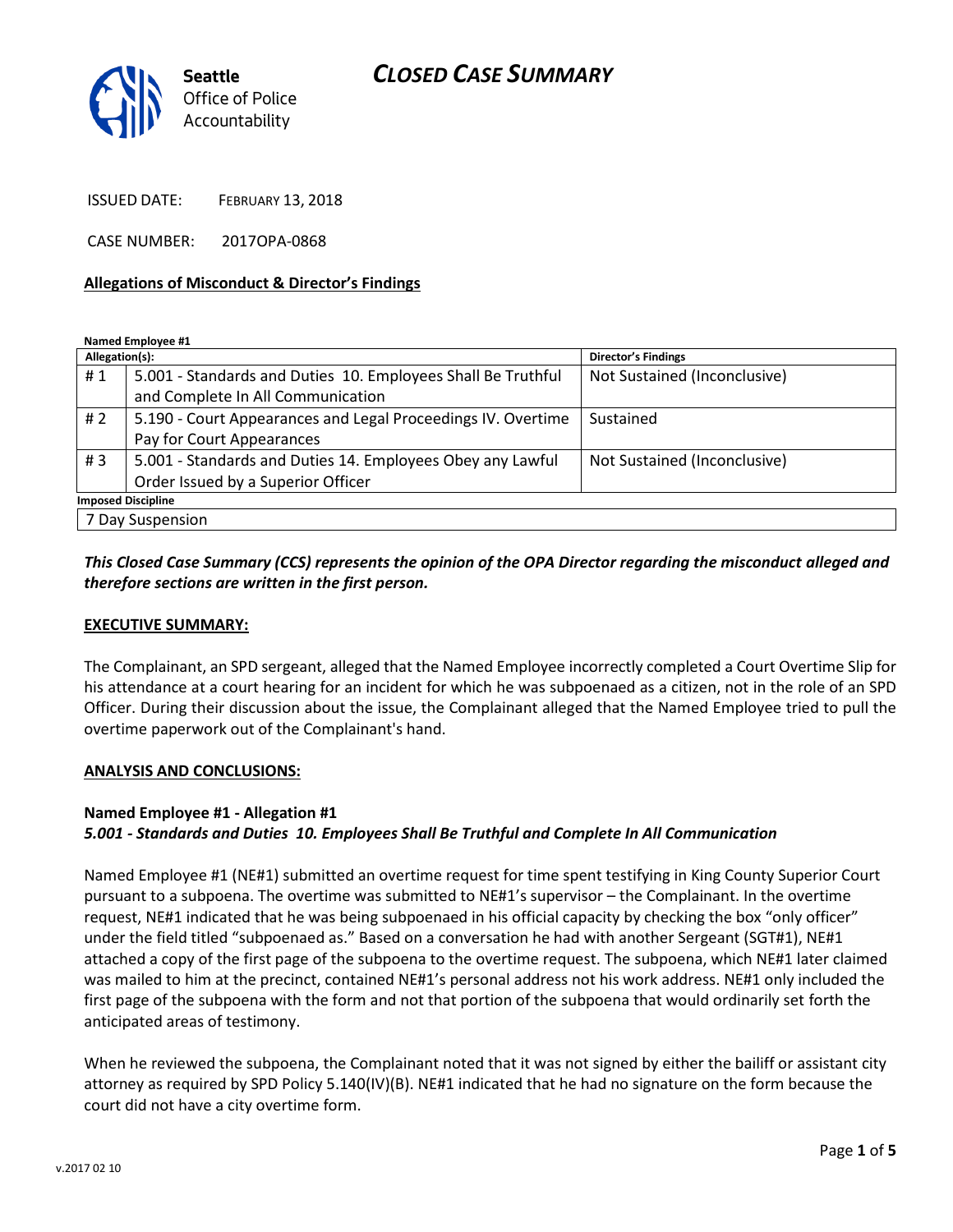



OPA CASE NUMBER: 2017OPA-0868

The Complainant signed the form but on a second review noticed some issues with its content. The Complainant brought the form to the Watch Lieutenant (LT#1) who also had questions concerning the form. Specifically, LT#1 noted that the form was addressed to NE#1's personal residence, not his work address. LT#1also requested that the Complainant look up the CAD for the incident number that was listed on the form (2016-280952) to determine what officers responded to this call and to verify if NE#1 was the only involved officer, as he indicated in the form. The Complainant did so and determined that NE#1 was not listed as either the primary or secondary officer and was not listed on the CAD at all as responding to the call.

Based on the above, the Complainant spoke with NE#1 about the form several days later in the sergeants' office. The Complainant reported that a second Sergeant (SGT#2) was also present in the office at that time and was on the computer. The Complainant asked NE#1 if he had been subpoenaed as the primary officer and NE#1 said that he was subpoenaed as the "only" officer. The Complainant asked him whether he responded to the call and NE#1 reported that he did not. The Complainant stated that NE#1 told him that they should forget about it and just rip up the form. When he was told by the Complainant that he could not do so, the Complainant recalled that NE#1 then began to get agitated and tried to grab the form from his hand. The Complainant stated that NE#1 continued to try to do so even though he told him to stop. As discussed more fully below, NE#1 denied trying to physically pull the form from the Complainant.

The Complainant decided that it was appropriate to initiate this complaint with OPA and discussed the issue with his supervisor. His supervisor supported that decision.

During its investigation, OPA interviewed NE#1 twice, as well as interviewed the Complainant, LT#1, a second Lieutenant (LT#2), SGT#1, and SGT#2.

At his first OPA interview, NE#1 stated that he received a subpoena at the precinct and, in accordance with that subpoena, went to court to testify in a civil matter between two civilians. (NE#1 First OPA Interview, at p. 5.) NE#1 was asked whether he spoke to the attorneys who subpoenaed him prior to him testifying and indicated he did. (*Id*. at pp. 5-7.) However, based on the convoluted nature of NE#1's answer, the substance of that conversation (or conversations) is unclear to me. Later in his first interview, NE#1, in response to the assertion that the civil attorneys had indicated to OPA that they made it clear that he was being subpoenaed in his personal capacity, first stated that this was absolutely not that case and then stated that he did not remember such a conversation. (*Id*. at p. 14.) In conversations with OPA, however, the civil attorneys were clear that the testimony sought had nothing to do with NE#1's work as a police officer and were related to his personal life. They were further clear that this information was relayed to NE#1.

The subpoena, itself, was addressed to NE#1 at his personal residence. However, NE#1 claimed to have received the subpoena at his work. (*Id*. at pp. 7-9.) NE#1 stated that because he received the subpoena at the precinct, he believed that he was going to be questioned concerning an incident where the defendant in the civil lawsuit had kicked a door while on a motorcycle. (*Id*. at pp. 5, 10.) This was something he said he discussed with the civil attorneys during a phone call with them. (*Id*.) However, NE#1 had not had any involvement in this incident as a police officer. (*Id*. at p. 11.) At his second OPA interview, NE#1 further expounded on this issue and his belief that he was going to be questioned concerning a police matter. (See NE#2 Second OPA Interview, at pp. 4-7.) NE#1 also asserted at his second interview that none of the attorneys he spoke to told him why he was needed in court. (*Id*. at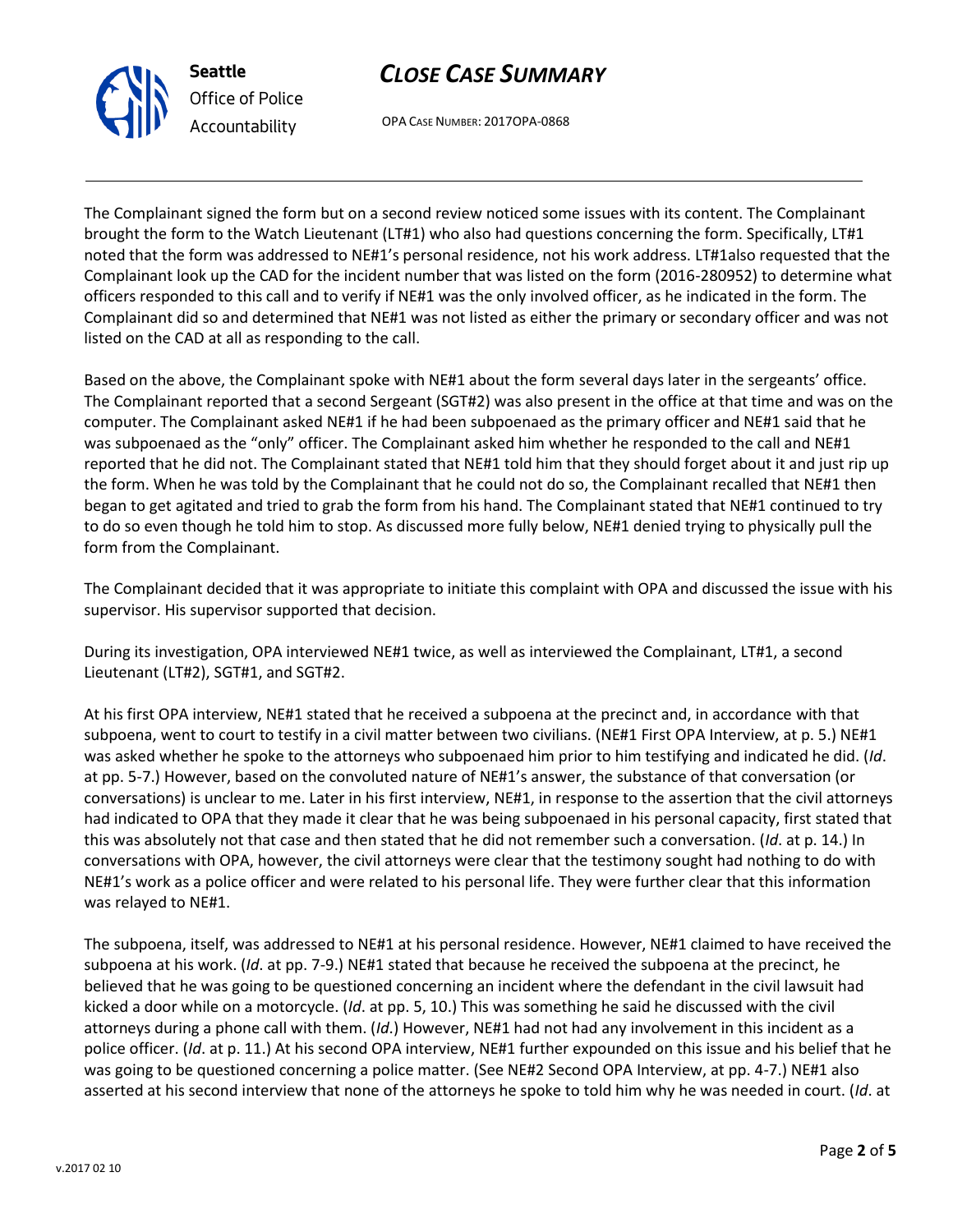

# *CLOSE CASE SUMMARY*

OPA CASE NUMBER: 2017OPA-0868

pp. 7-8.) Again, this is unsupported by the evidence as established by the information provided to OPA by the civil attorneys.

NE#1 indicated that, after testifying at the court proceeding, he was aware that his testimony was unrelated to his official duties. (NE#1 First OPA Interview, at p. 22.) NE#1 told OPA that the attorneys never asked him about the individual who had kicked a door while on a motorcycle. (*Id*. at pp. 14-15.) However, NE#1 still submitted an overtime request for the hours he spent at court. (*See* Overtime Request.) NE#1 indicated that he asked or tried to ask a sergeant for clarification of whether and how he should submit his overtime form, but it is unclear from his interview which sergeant he sought advice from. (NE#1 First OPA Interview at pp. 12, 24-25.) The OPA investigator indicated to NE#1 the belief that the sergeant he spoke to was SGT#1 and NE#1 agreed with that. (*Id*. at pp. 12-13.) Notably, SGT#1 only reported that NE#1 asked him how to submit an overtime form that did not have the signature of a bailiff or an assistant city attorney, not whether he should submit a form for testimony that was unrelated to his police duties.

As discussed more fully below, NE#1 met with the Complainant concerning the overtime form. Both agree that NE#1 asked the Complainant to forget about it and for the form back and that the Complainant told him no. The Complainant alleged that NE#1 then tried to grab the form from him, which NE#1 denied.

SPD Policy 5.001-POL-10 requires that officers be truthful and complete in all communications. Here, it is alleged that by submitting an overtime form for hours for which he knew he was not permitted compensation, he was not truthful or complete.

NE#1 claimed that he was confused concerning why he was being asked to testify and stated that it could have been tangentially related to a police matter – albeit one that he admittedly had no involvement with. I find this unlikely, based both on the conversations OPA had with the civil attorneys as well as on the fact that NE#1 executed a detailed declaration in the civil lawsuit that clearly set forth that his involvement in the case was purely personal and unrelated to his police duties. (*See* NE#1 Declaration.) Even if NE#1 was legitimately confused concerning the substance of his testimony, he knew after he testified that the testimony was personal. NE#1 indicated that it was his belief that because the subpoena was allegedly mailed to him at the precinct, he was entitled to seek overtime pay for his time testifying at court and that he was confused. (NE#1 First OPA Interview, at p. 26.) This is simply unsupported by the evidence. Moreover, based on information provided to OPA from the civil attorneys, it appears that the subpoena was initially mailed to NE#1's home address but was later faxed to the precinct upon NE#1's request. This further undercuts NE#1's contention that he believed that he was entitled to seek overtime for his testimony.

Ultimately, NE#1 submitted an overtime slip and sought compensation to which he was not entitled. He did so knowing full well that the testimony he gave was absolutely unrelated to his function or employment as a police officer and was entirely personal in nature. On the overtime form he explicitly indicated that he was involved in this case as an officer, which would have indicated to his supervisors that overtime was appropriate. I further note that his supervisors almost did, in fact, approve the form prior to engaging in additional scrutiny.

NE#1, who has been a police officer for over 30 years, should know better. He should also be ashamed of the unenviable place in which he placed his supervisors and his command staff. To be abundantly clear, there is not a doubt in my mind that the form NE#1 submitted was neither truthful nor complete and that his actions were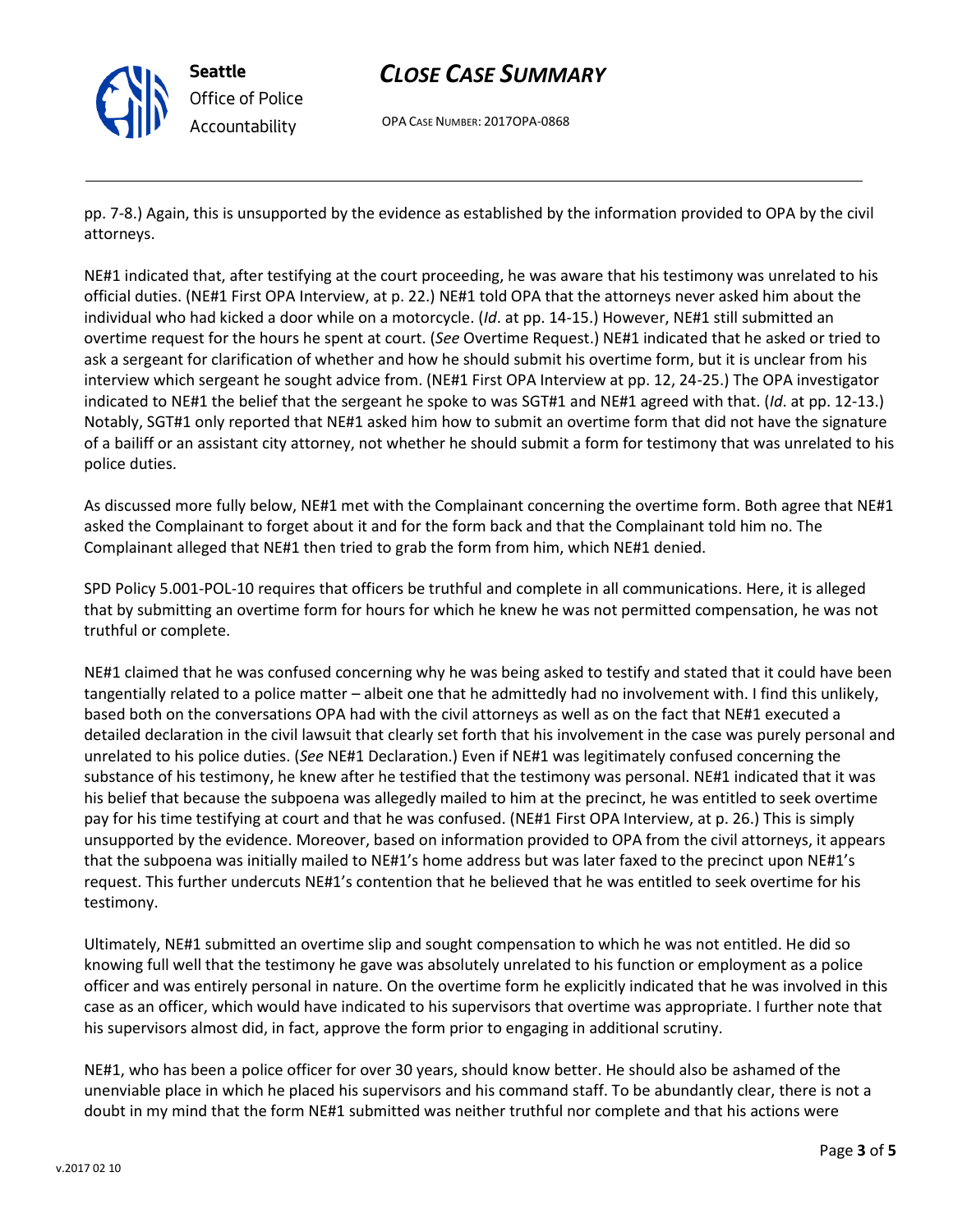

# *CLOSE CASE SUMMARY*

OPA CASE NUMBER: 2017OPA-0868

dishonest. This is the case even in light of NE#1's unconvincing protestations to the contrary and his defense, which is frankly one of admitted ignorance and stupidity. Ultimately, however, I am prevented from sustaining this allegation, even against my best judgment, based on the quantum of evidence required. This should be in no way interpreted as an exoneration of NE#1 or a recognition that his conduct was anything other than deliberately misleading and unethical.

Accordingly, I recommend that this allegation be Not Sustained - Inconclusive.

### Recommended Finding: **Not Sustained (Inconclusive)**

### **Named Employee #1 - Allegation #2** *5.190 - Court Appearances and Legal Proceedings IV. Overtime Pay for Court Appearances*

SPD Policy 5.190 generally concerns SPD employees' appearances in court and at other legal proceedings. SPD 5.190(IV) specifically deals with overtime pay for court appearances. Within this section, SPD Policy 5,190(IV)(F) states that: SPD "[e]mployees shall not be allowed overtime compensation by the Department for appearances in any court or hearing not directly related to their official duties as police officers or City employees."

At the outset, I note that this policy instructs that: "Officers shall obtain approval of their sergeant prior to testifying in any court or hearing not directly related to their duties as police officers or City employees, except in those cases when it is clear that the officer is acting as a private citizen and party in a non-police court action." (SPD Policy 5.190(I)(A)(8).) Here, NE#1 did not seek the approval of any supervisor prior to testifying, which is further evidence that he was aware that he was "acting as a private citizen and party in a non-police court action" when he did so.

Even though this was the case, NE#1 intentionally submitted a request for overtime pay based on a court appearance that he knew was unrelated to his official duties. As discussed above, even if he was confused as to why he was being subpoenaed – which I find incredible based on the declaration he completed, his personal knowledge of the situation, his receipt of a subpoena that would have detailed his expected areas of testimony, and his discussions with the civil defense attorneys – he knew as soon as his testimony was finished that it was entirely personal in nature. Regardless, he still submitted an overtime form seeking compensation for such testimony and, as such, he sought compensation to which he was not entitled. By doing so, he deliberately violated this section of the policy and I recommend that this allegation be Sustained.

### Recommended Finding: **Sustained**

## **Named Employee #1 - Allegation #3** *5.001 - Standards and Duties 14. Employees Obey any Lawful Order Issued by a Superior Officer*

The Complainant alleged that when he confronted NE#1 about the issues with his overtime form, NE#1 tried to pull the form out of the Complainant's hand. He did so repeatedly even though the Complainant kept holding onto the form. Ultimately, the Complainant had to tell NE#1 to stop trying to take the form from him.

NE#1 stated that, while speaking with the Complainant in the sergeants' office, he told the Complainant concerning the overtime slip: "look, it's not worth it, I'll just rip it up." He recounted that, at that time, the Complainant was